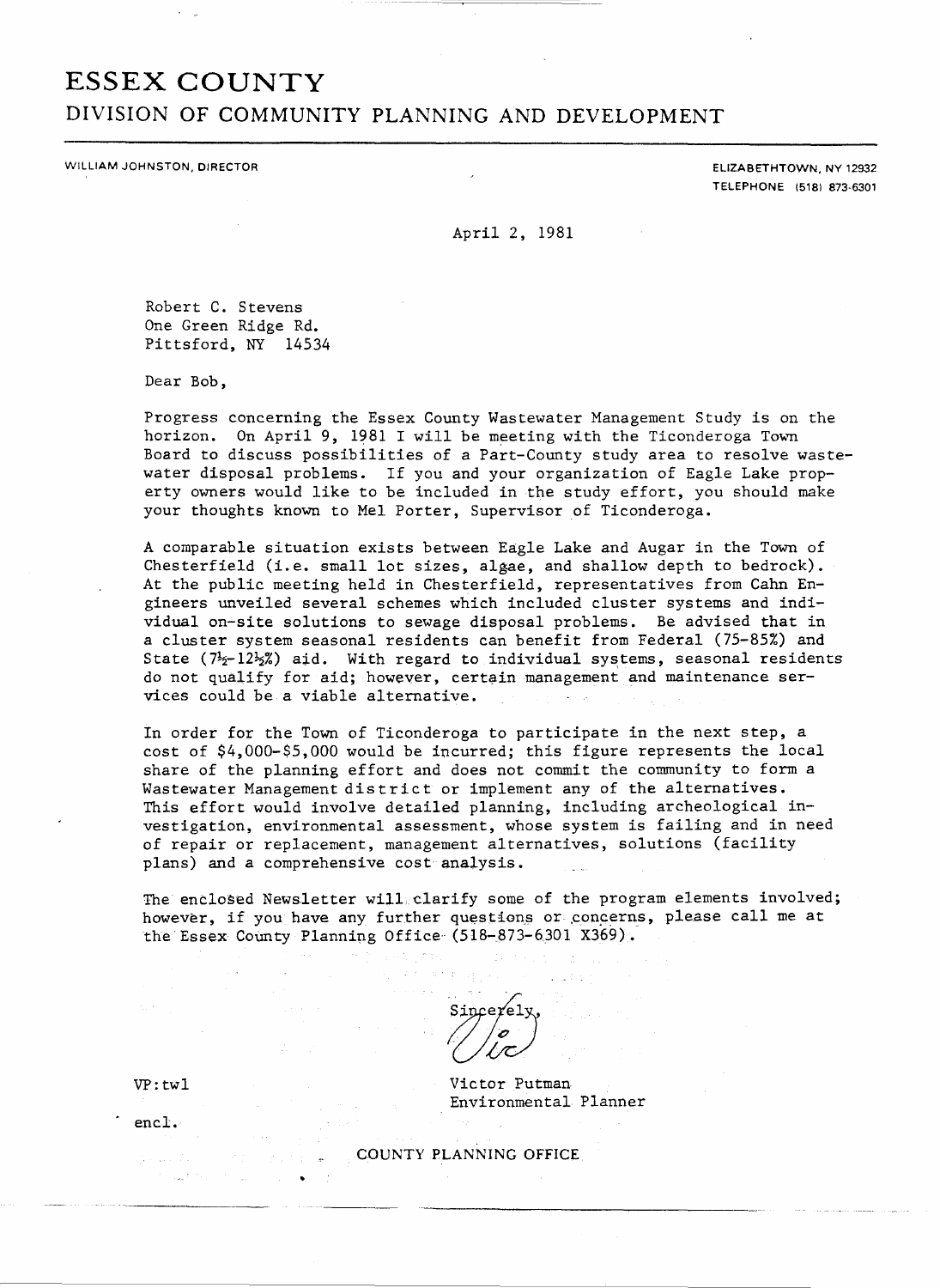

# ESSEX COUNTY COMPREHENSIVE WASTEWATER MANAGEMENT] STUDY NEWSLETTEI

ESSEX COUNTY PLANNING OFFICE Church Street· Elizabethtown, NY 12932 (518) 873-6301 ext. 369, 375

# Septic System Funding Possible for Essex County Homeowners

Essex County's state funded study of sewage problems and possible solutions is now getting to the interesting stage. It's not yet completed, but final results will help local residents decide whether their community should take advantage of a new federal program that provides 75 to 85 percent of the cost of repairing or replacing septic systems that no longer work properly.

Started in May 1980, the one-year study is being conducted by the Essex County Planning Office with help from the New York State Department of Environmental Conservation and the consulting firm of Cahn Engineers Inc. This second newsletter reports our findings so far and points out some alternatives that residents will want to know about before decisions in Essex County are made. As part of the study, over 1400 homes were visited throughout the County last summer, and homeowners were asked questions on the condition and operation of their septic disposal systems. As expected, some of those surveyed had no problems with their septic system. However, roughly 70% did report an actual problem or were found to have a potential problem with their system, many of which would qualify for 75 to 85 percent federal aid. The number of problems or potential problems were different for each area reflecting a variety of

•

local conditions such as depth to bedrock, hardpan, clay soils and small lot sizes.

After the engineers tabulated the results of the survey, the Essex County Planning Office held public information meetings in ten towns with the most severe problems. At those meetings, the results of the survey were discussed as well as how residents felt about the problem and whether there was a willingness to improve the conditions. The efforts of this program are directed toward solving local water pollution and potential health problems in order to make our communities a pleasure to live in as well as attractive to visit. The federal government has finally realized that rural areas such as ours, require quite different approaches to water quality problems than those used in urban areas.

For the Essex County Wastewater Management Study to help your community, your ideas and suggestions are needed. The following pages sum-· marize the results of the engineers' study on solutions which might be considered for your area. The future progress of this study must be tailored to your ideas. Therefore, we will be having another public meeting in your town to discuss possible solutions and future action. Please refer to the enclosed notice or watch your local newspaper for announcements of the upcoming meeting in your area .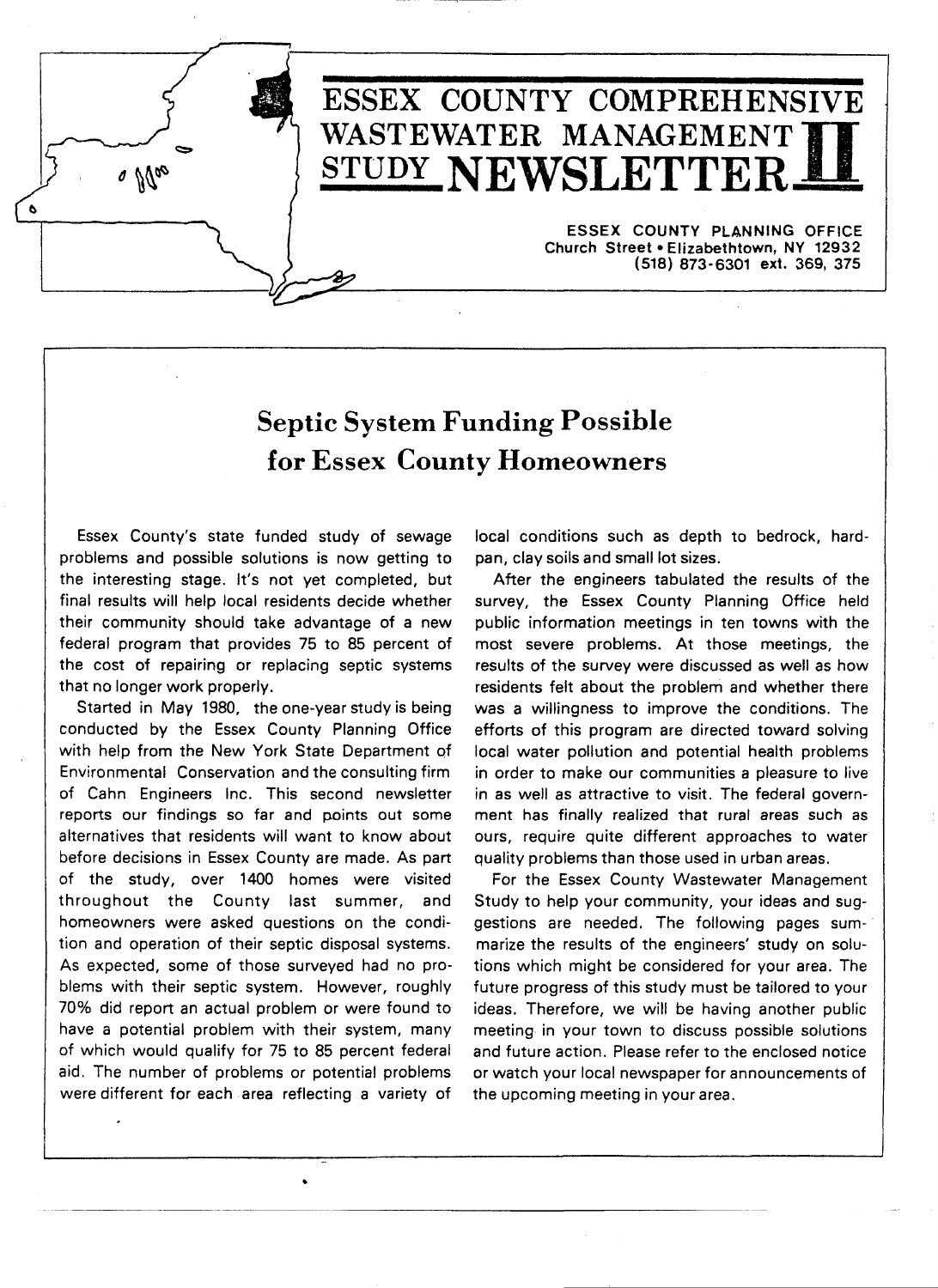# -Extent of Septic System Problems In Essex County Communities-

**Chesterfield** Port Kent Limited Extends the United Systems of Limited Correspondence individual Systems Port Douglas Correspondence in the Limited Correspondence in the United Systems of Douglas Port Douglas Limited Individual Systems (Individual Systems Limited Individual Systems Individual Systems (Individual Systems )<br>Corlear Bay Club Limited Individual Systems (Individual Systems ) Augur Lake Substantial Cluster System Crown Point

#### **Factoryville Road area** Limited Limited Cluster and Cluster and

Elizabethtown<br>Village of Elizabethtown Essex<br>Essex Hamlet Essex Hamlet Substantial Cluster System Whallonsburg Substantial Cluster System Bouquet Subs'tantial Cluster System  $\frac{Jay}{A}$  availe Forks Jay Keene Keene Hamlet Limited Limited Limited Individual System (Individual System )<br>Individual System (Individual System ) (Individual System ) (Individual System ) Lewis<br>Lewis Hamlet Minerva Minerva Hamlet Substantial Individual System Moriah Moriah Corner Newcomb Newcomb Hamlet **Newcomb** Hamlet **Substantial** Substantial Cluster and Route 28 N Substantial Cluster and Substantial Cluster and North Elba Individual Systems (North Elba Individual Systems )<br>Raybrook Area (Imited Individual Systems ) and Individual Systems North Hudson North Hudson Hamlet Limited Individual System St. Armand<br>Franklin Falls Rd Schroon<br>Lake Shore (west) Lake Shore (west) Substantial Individual Systems Lake Shore (east) Limited Individual Systems **Ticonderoga** Chilson Rd Substantial UnCler 201 Study Baldwin Rd Limited Under 201 Study Street Rd Limited Under 201 Study Village of Ticonderoga Limited (unsewered) **Westport** Wadhams Hamlet (center) Substantial Substantial Cluster and Wadhams Hamlet (outlying) Substantial Individual System Willsboro

Willsboro Point **Substantial Substantial Under 201 Study**<br>
Substantial Under 201 Study<br>
Substantial Under 201 Study Willsboro Bay Substantial Under 201 Study **Wilmington** Wilmington Hamlet **Substantial** Cluster and

--- --- -----

Town/Community Degree of Failing Septic Systems Cluster and/or Individual Solution

Crown Point Hamlet **Substantial** Substantial Cluster and Cluster and Cluster and Cluster and Cluster and Cluster and Cluster and Cluster and Cluster and Cluster and Cluster and Cluster and Cluster and Cluster and Cluster a Individual System

Substantial Vinder 201 Study

Individual System

Ausable Forks Substantial Under 201 Study Under 201 Study

Limited **Individual System** 

Limited **Individual System** 

Individual System

Substantial Under 201 Study

Individual Systems Limited **Individual Systems** 

**Franklin Falls Rd Limited Individual System** 

**Limited Individual Systems** 

Eagle Lake Limited Under 201 Study

Individual System Cluster System

Limited Under 201 Study

Individual Systems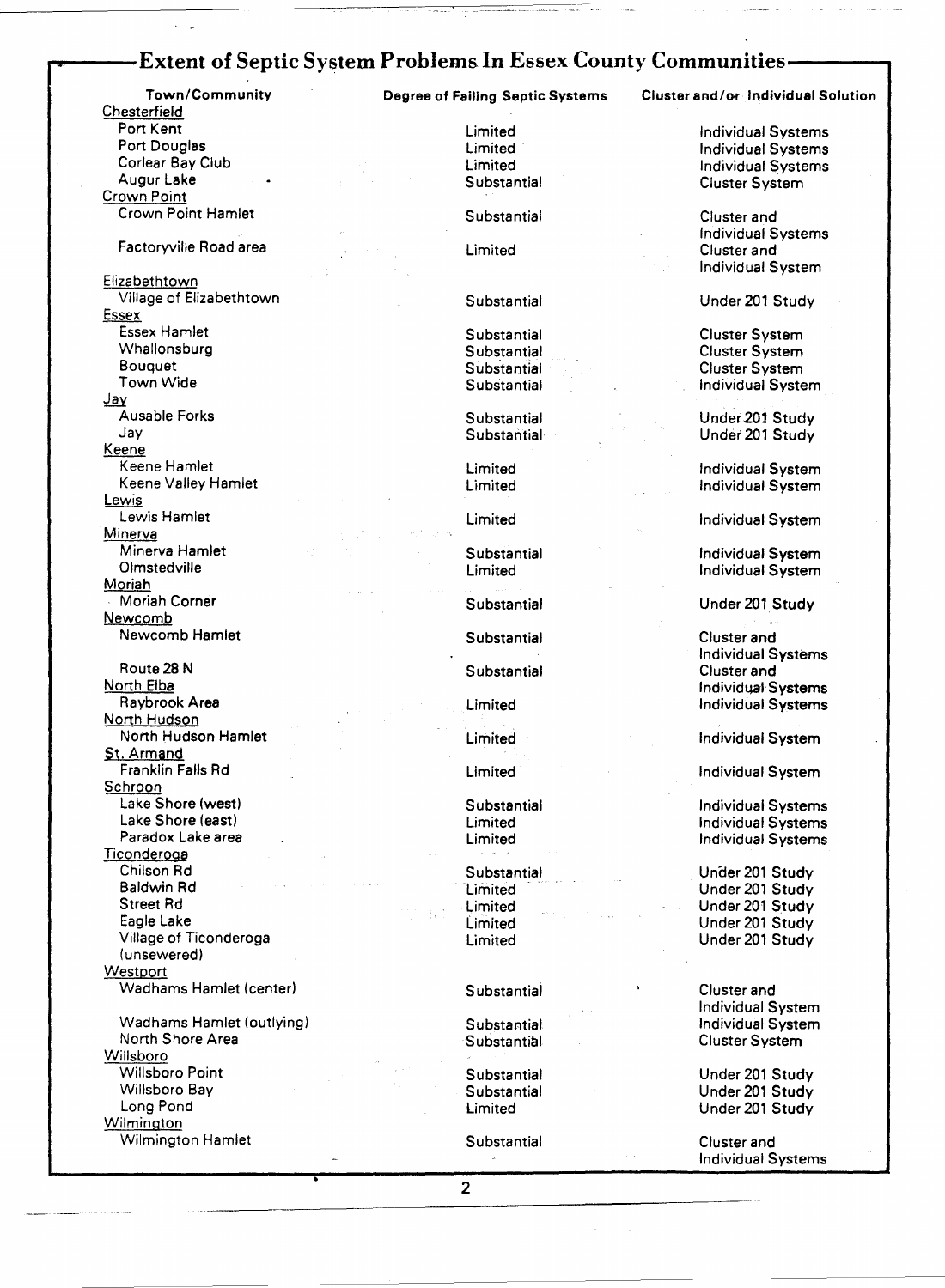# **Example 2 Sewage Disposal Methods**

### -- For Single Homes

For most homes in rural areas, the septic tank and leach field system is the most practical and least expensive way to treat domestic sewage. If sized properly for the house, installed correctly and maintained regularly, the septic tankleach field or septic tank-seepage pit systems wil work for the great majority of homes. However, all systems with septic tanks need regular maintenance--a pumpout every three to five years.



In some places where there is little soil above the groundwater or bedrock, more complex and expensive systems are needed to properly treat the sewage. Some of these use a septic tank but have a different kind of leaching system.



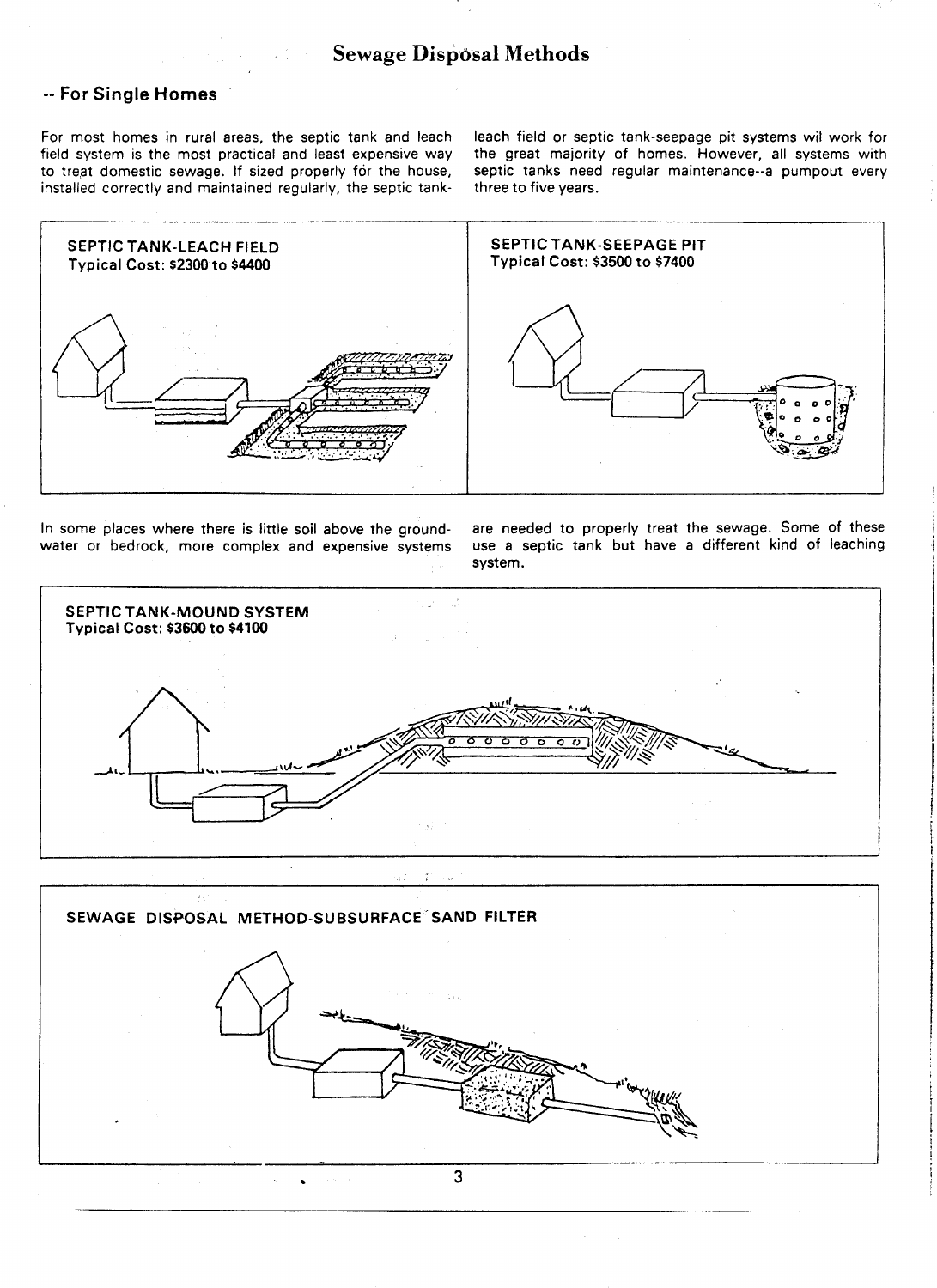

### -- For Small Communities or Grouped Homes

Many of the possible sewage disposal methods for small communities are similar to methods used for individual homes. A sewage disposal system shared by a small group of homes is called a cluster system. Cluster systems are

practical for areas where the homes are close together andthe lots are small. Costs of these systems vary with the number of homes and site conditions.





Public Park in Essex Overlooking Lake Champlain

 $4<sup>1</sup>$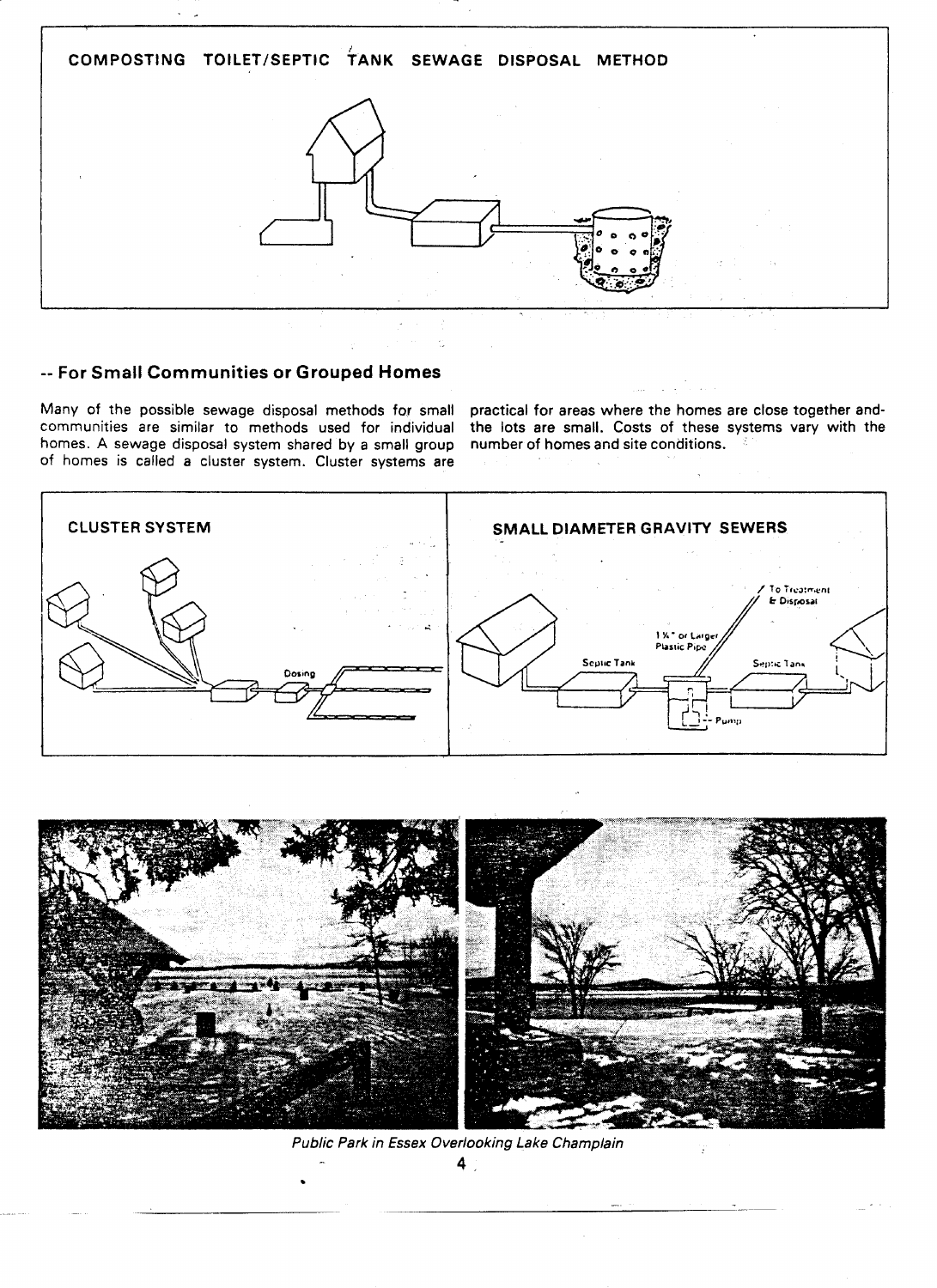### Management Alternatives

There are several management approaches which can be used to correct individual septic system problems in Essex County. Presently the Department of Environmental Conservation has jurisdiction over wastewater discharges greater than 1000 gallons per day and discharges to lakes or streams. The State Department of Health has jurisdiction over septic systems which receive less than 1000 gallons of wastewater per day and do not discharge to a lake or stream. But in Essex County, since there is no county health department, the State Department of Health exercises jurisdiction over septic systems in sub-divisions only. Therefore, there is no control over individual septic systems in Essex County except in subdivisions and in towns having local ordinances.

There are several alternative actions which could be taken to improve the condition of septic systems in Essex County, including the following:

1. Interested towns could obtain a federal grant to cover 75 to 85 percent of the cost of repairing or replacing existing septic systems which are not working properly. This would lIIfequire that a district be formed, and the district would ~become responsible for maintenance of the repaired or ~"ebuilt systems, as explained elsewhere in this newsletter.

2. The County could obtain a federal grant on behalf of all interested towns to cover 75 to 85 percent of the cost of repairing or replacing existing septic systems which are not working properly. This would require that a district be formed at the county level. The district would become responsible for maintenance of the rebuilt or replaced systems.

3. Interested towns could adopt a local ordinance requiring that new septic systems be properly designed and installed and that existing septic systems which are not working properly be repaired or replaced. Two towns in Essex County - Schroon and North Elba - already have this type of ordinance in effect.

4. Essex County could enact a local law requiring that septic systems in the County be properly designed, constructed and maintained and that existing systems which are not working properly be repaired or replaced. Hamilton County has enacted a law of this type which they call Local Law No. 1.

5.Essex County could hire a full time inspector of septic systems. The inspector could advise homeowners putting in new systems or repairing old ones. If the County enacted a septic system law, the inspector could also enforce the law. Under certain conditions, state aid could be obtained to cover 50 percent of the inspector's salary.



# What is this Federal Aid Program All About?

The federal program which provides funding for wastewater disposal systems is called the Construction Grants Program. This program is made up of three (sometimes two) separate steps. The first step is for a village, town or county to apply to the NYS Department of Environmental Conservation (DEC) for funds to hire an engineer to develop a wastewater disposal plan (this is called Step I). During Step I, the engineer will examine each individual septic system to determine how many systems are in need of replacement or repair; with this information, the costs for correcting problem systems can be determined. After the engineer develops the plan, the local residents have a chan'ce to review it to see if it is to their liking and affordable. If the plan is not acceptable, there is no obliga-

•

tion to continue in the program. If the plan is acceptable, a district is formed, usually by public referendum and application is made for funds to design and construct the needed systems.

After state and federal approval of the design, application is made for a Step III grant which provides funds for the actual installation and/or repair of the needed systems. If the cost of repairing or replacing faulty septic systems is less than \$2 million dollars, Steps II and III can be combined. Then only two (instead of three) separate applications would be required, one for planning and one for design and construction. The three steps involved in the construction grants program are all eligible for federal aid.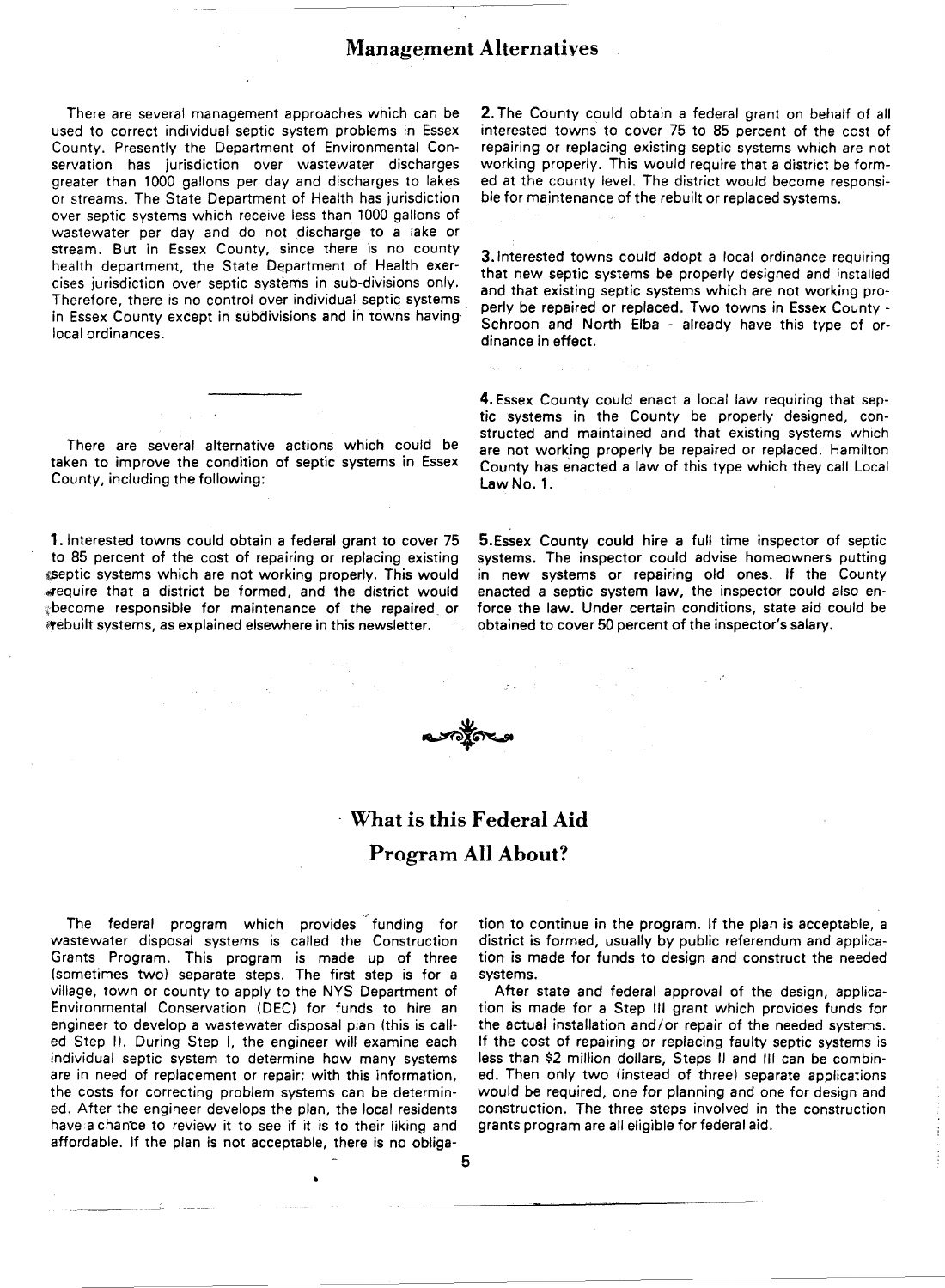### The Federal Aid Program:

#### 1. Is it true federal aid is available to rebuild or replace privately owned septic systems?

Yes, the Clean Water Act of 1977 enables the Federal Government to provide 85 percent of the cost of repairing or replacing privately owned septic systems which are not working properly. Occasionally, only 75 percent Federal funding is available. Both engineering and construction costs are grant eligible.

#### 2. How can this Federal aid be obtained?

A public body (village, town or county) must apply to the New York State Department of Environmental Conservation (DEC) for the aid (DEC manages the program in New York State). In small rural areas two federal grants are usually made - the first to prepare an engineering plan and the second to design and construct the septic systems.

#### 3. This appears to be a lengthy process. How long would it take?

التفاديد

It would probably be at least three years from the time an application is initiated until replacement of the septic systems could begin.

#### 4. Would the Federal aid go directly to the homeowner?

No. The first grant would go to the applicant (village, town or county). The applicant would then hire an engineer to develop an engineering plan. When the plan is nearly completed, a wastewater disposal district could be formed and a second grant would go to the district. The district would then hire a contractor to install the septic systems.

#### 5. What area would be included in the wastewater disposal district?

The applicant (village, town or county) would decide what area or areas should be included in the district. The only restriction is that the wastewater disposal district could not include any areas already within a sewer district. The district could cover part of a village, town or county or an entire village, town or county.

6. Who would be eligible to have his septic system repaired or replaced with Federal Aid? Is this aid tied to income?

Anyone in the wastewater disposal district who's system is not in working order. The aid is available to anyone regardless of income.

#### 7.ls the Federal aid available for new construction?

No. The aid can be used only for homes or businesses which were built and in use on or before December 27, 1977, the date the Clean Water Act became law.

#### 8. Are businesses and public buildings eligible for aid?

Commercial establishments and public buildings (including schools, churches, etc) are eligible for aid providing their sewage discharge is not over 50,000 gallons per day.

#### 9. Would everyone in the district whose septic system is not working be required to participate?

No. Participation is voluntary. However, a public referendum is usually required to form a district. A majority of the property owners in the proposed district would have to vote in favor of district formation, otherwise the district could not be formed and the Federal construction grant could not be obtained.

#### 10. What strings are attached to obtaining the Federal Aid?

The major requirements which must be met as a condition for receiving the Federal Aid are these:

--the applicant must assure that the repaired or replaced systems will be properly maintained.

--the applicant must obtain from the property owners assurance of access to septic systems which will be repaired or replaced. This could be in the form of an easement.

--a system of user charges must be established.

#### 11. How much would it cost to replace a non-working septic system?

The cost would depend upon a number of factors including size of dwelling and site conditions. If conditions were such that a common septic tank followed by a leach field or seepage pit could be used, the cost may be \$3000 per system. If it were necessary to install a mound system, the cost could be \$4000 or more per system.

#### 12. What costs would the district be responsible for?

The district would pay the initial 15% non-federal share. The district would also pay for maintenance of septic systems repaired or replaced with federal funds.

• 6